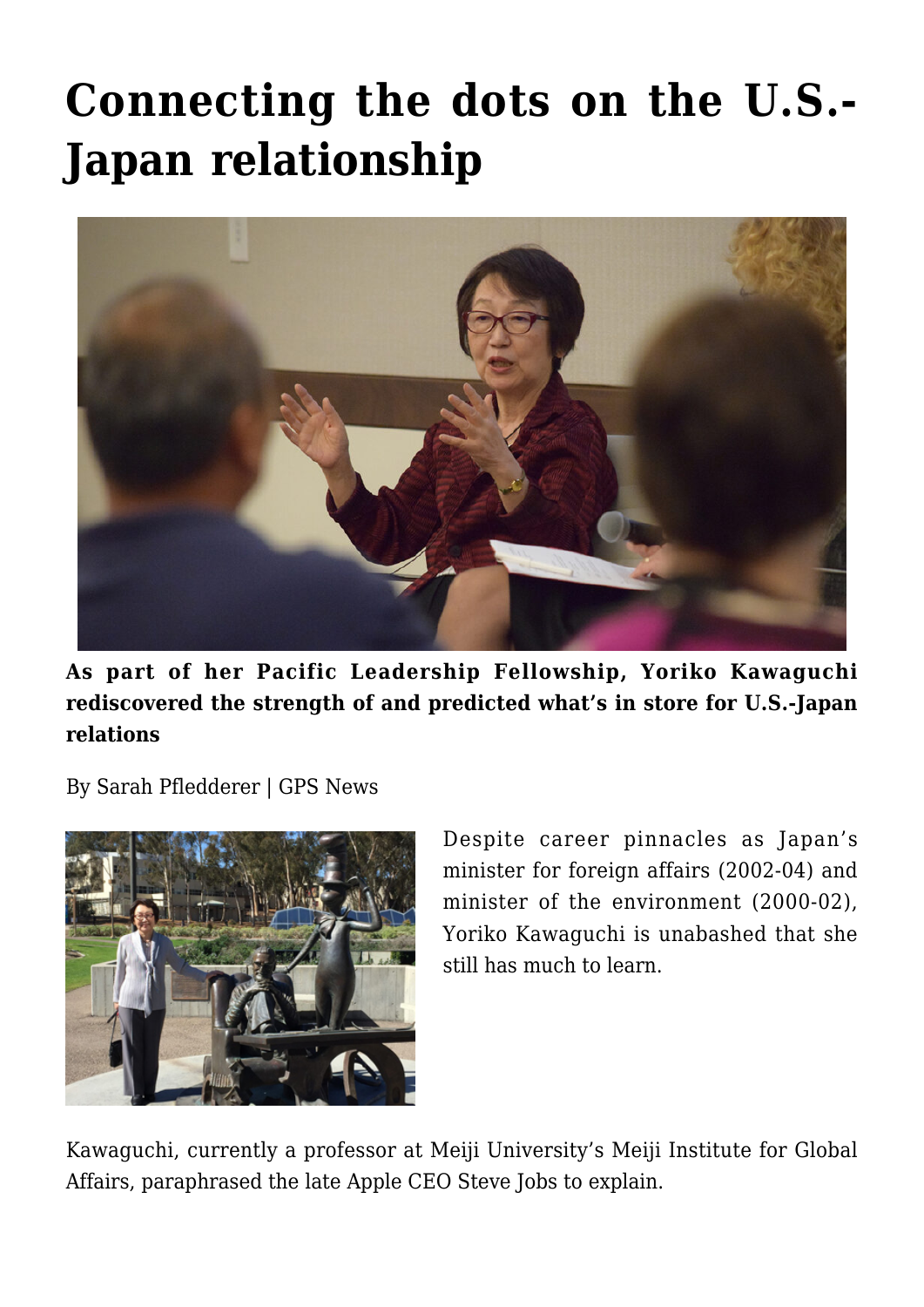"It's important to expose yourself to whatever comes to you, especially when you're young," she said. "You get experience by exposing yourself to something. With each experience, you are placing a new dot to influence your future."

To directly quote Jobs's remarks from Stanford University's commencement in 2005: "You can't connect the dots looking forward. You can only connect them looking backward."

Not yet at the end of her career, thus not near looking backward, Kawaguchi seized the opportunity to ink a new dot for herself as a [Pacific Leadership Fellow](http://cgt.ucsd.edu/fellows/past/kawaguchi.html) at the UC San Diego School of Global Policy and Strategy (GPS)'s [Center on](http://cgt.ucsd.edu/) [Global Transformation](http://cgt.ucsd.edu/) (CGT) from Feb. 9-20.

"I've been fully occupied," Kawaguchi shared at a sit-down during her residency, detailing her meetings with professors at GPS, luncheons and lectures with students, as well as tours to local companies and even a trip south of the border to Tijuana, Mexico.

A tour of Qualcomm, she noted, left a lasting impression on her. It cemented the ways in which San Diego and Japan are alike, she said, also recognizing their clout in biotech, manufacturing and as military communities.



"I saw the future, gathering a sense of where society could be going," Kawaguchi said of her visit to the telecommunications behemoth. "It also reminded me how similar Japan and San Diego are in that we are both future-oriented and interested in moving forward. That's the commonality."

It's an impression she also re-affirmed in interacting with students at the School.